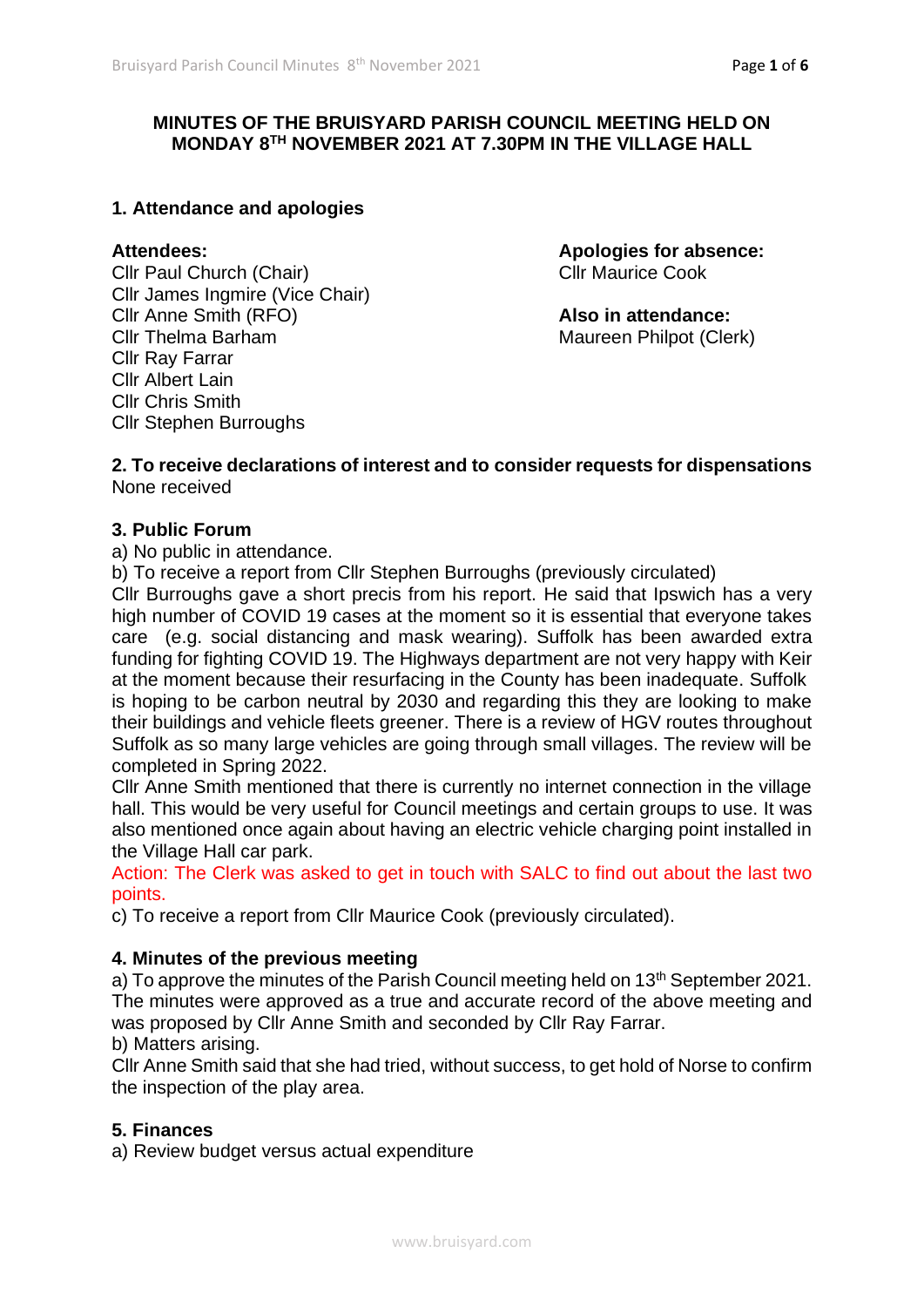Copies of the financial report were previously circulated. Please see report at end of the minutes.

b) Review reserves requirement

Please see financial report at end of the minutes.

c) Review clerk's salary

The clerk's salary will increase in line with NALC's recommendations. This will take place from 1st April 2022.

d) Approve annual budget

Please see financial report at end of the minutes

e) Approve precept for 2022/2023

The Parish Council agreed to keep the precept at the 2020/2021 level which was £2,900.

f) Confirm meeting dates for 2022. (These were previously circulated)

The finances were proposed by Cllr Paul Church (Chair) and seconded by Cllr Thelma Barham. All agreed.

# **7. Ditch clearing**

Cllr Paul Church reported that water is sitting in the ditch and is liable to overflowing. Action: Cllr Paul Church will get a quotation to clear the ditch and report back to the Parish Council.

# **8. Village Hall Report (previously circulated)**

Cllr Anne Smith reported on the latest works carried out to the Village Hall. Please see Village Hall minutes on the website for the full report.

#### **9. Correspondence**

The Clerk had previously sent relevant e-mails to the council. A reply from the planning officer had been received regarding the building at Lark Rise, Mill Lane. Action: The Clerk will send a copy of the planning reply to the residents of Mill Lane.

#### **10. Questions to the Chair**

Cllr Ray Farrar asked Cllr Paul Church if he could put items from the reports into the Village Newsletter. This was agreed. He also asked if he could start a short news and put neighbourhood watch items in.

Concern was raised about the speed of vehicles going through the village and it was agreed that the Clerk ask SALC the way to go about hiring a portable speed sign to assess whether this was useful.

**11. To confirm the next Parish Council Meeting as Monday 17th January 2022.** This was confirmed.

There being no other business the Chairman closed the meeting at 8.55pm.

di

Maureen Philpot (Clerk) clerk@bruisyard.com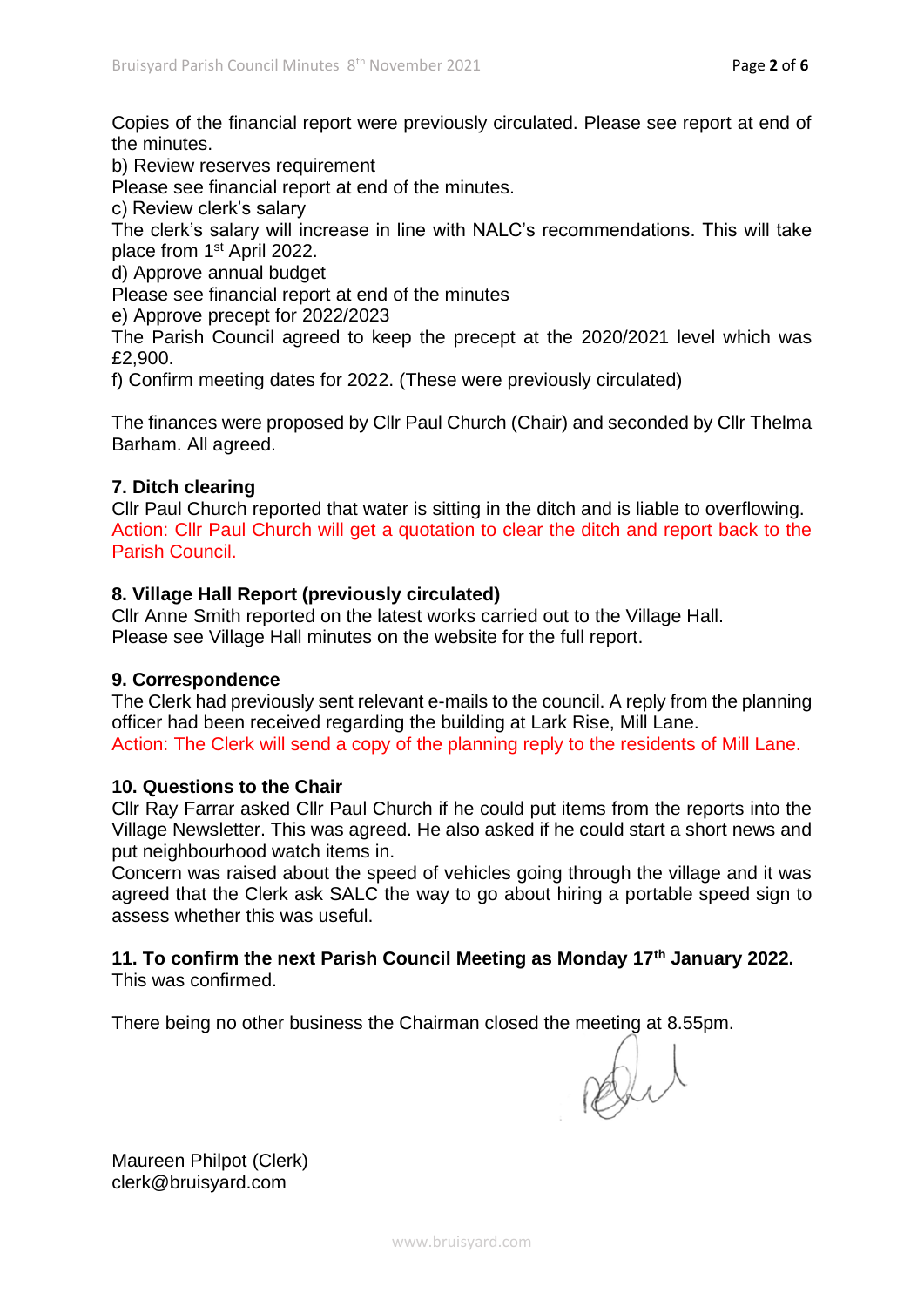|                              | <b>BRUISYARD PARISH COUNCIL</b>                                   |              |
|------------------------------|-------------------------------------------------------------------|--------------|
| (Last)                       | <b>Summary Receipts and Payments Account</b>                      | (Current)    |
| Year ended                   | For the Year to 4th Nov 2021                                      | Year to      |
| 31st March 2021              |                                                                   | 4th Nov 2021 |
| £                            | Receipts                                                          | £            |
| 2,900.00                     | Precept                                                           | 2,900.00     |
|                              | Agency Services/CFM                                               |              |
|                              | Loans/Capital Receipts                                            |              |
|                              | Grants                                                            |              |
| 20,708.00                    | Village Hall grants                                               | 8,000.00     |
| 730.08                       | Other Receipts                                                    | 2,133.76     |
| 1,293.02                     | <b>VAT</b>                                                        | 1,578.49     |
| 25,631.10                    | <b>Total Receipts</b>                                             | 14,612.25    |
|                              | Payments                                                          |              |
| 109.52                       | <b>General Administration</b>                                     | 29.00        |
| 528.32                       | Staff costs                                                       | 264.16       |
|                              |                                                                   |              |
|                              | S.137 Payments (excluding grants to Village Hall)                 |              |
|                              | S.145 Payments                                                    | 14,577.04    |
| $\qquad \qquad \blacksquare$ | Loans/Capital spending                                            |              |
| 952.47                       | Agency/Professional Services                                      | 1,064.26     |
|                              | Parish Council Committee payments                                 |              |
| 5,805.53                     | Village Hall running costs                                        | 5,521.69     |
| 3,596.72                     | Other Payments                                                    | 724.37       |
| 1,578.49                     | <b>VAT</b>                                                        | 956.64       |
| 12,571.05                    | <b>Total Payments</b>                                             | 23,137.16    |
|                              | <b>BRUISYARD PARISH COUNCIL</b>                                   |              |
|                              | <b>Receipts and Payments Summary</b>                              |              |
| (Last)                       |                                                                   | (Current)    |
| Year ended                   |                                                                   | Year to      |
| 31st March 2021              |                                                                   | 4th Nov 2021 |
| £                            |                                                                   | £            |
| 14,773.59                    | Balance brought forward                                           | 27,833.64    |
| 25,631.10                    | Add Total Receipts                                                | 14,612.25    |
| 40,404.69                    |                                                                   | 42,445.89    |
| 12,571.05                    | Less Total Payments                                               | 23,137.16    |
| 27,833.64                    | Net bank and cash box balance                                     | 19,308.73    |
| 508.58                       | Unpresented PC cheques at 4 Nov 2021                              |              |
|                              | Unpresented VH cheques at 4 Nov 2021                              |              |
| 142.50                       | Less uncleared transfer to Village Hall at year end               |              |
| 28, 199. 72                  | Reconciled to bank accounts and cash box at 4 Nov 2021            | 19,308.73    |
|                              | Bank accounts and cash box at 4 Nov 2021:                         |              |
| 485.27                       | Barclays Premium Business Account No.40779474                     | 485.29       |
| 1,971.19                     | Barclays Community Account No.70212008                            | 3,742.47     |
|                              | Parish Council petty cash                                         |              |
| 25,743.26                    | Barclays Bank Village Hall account No. 23713326 (restricted fund) | 14,959.47    |
|                              | Village Hall cash box (restricted fund)                           | 121.50       |
| 28, 199. 72                  |                                                                   | 19,308.73    |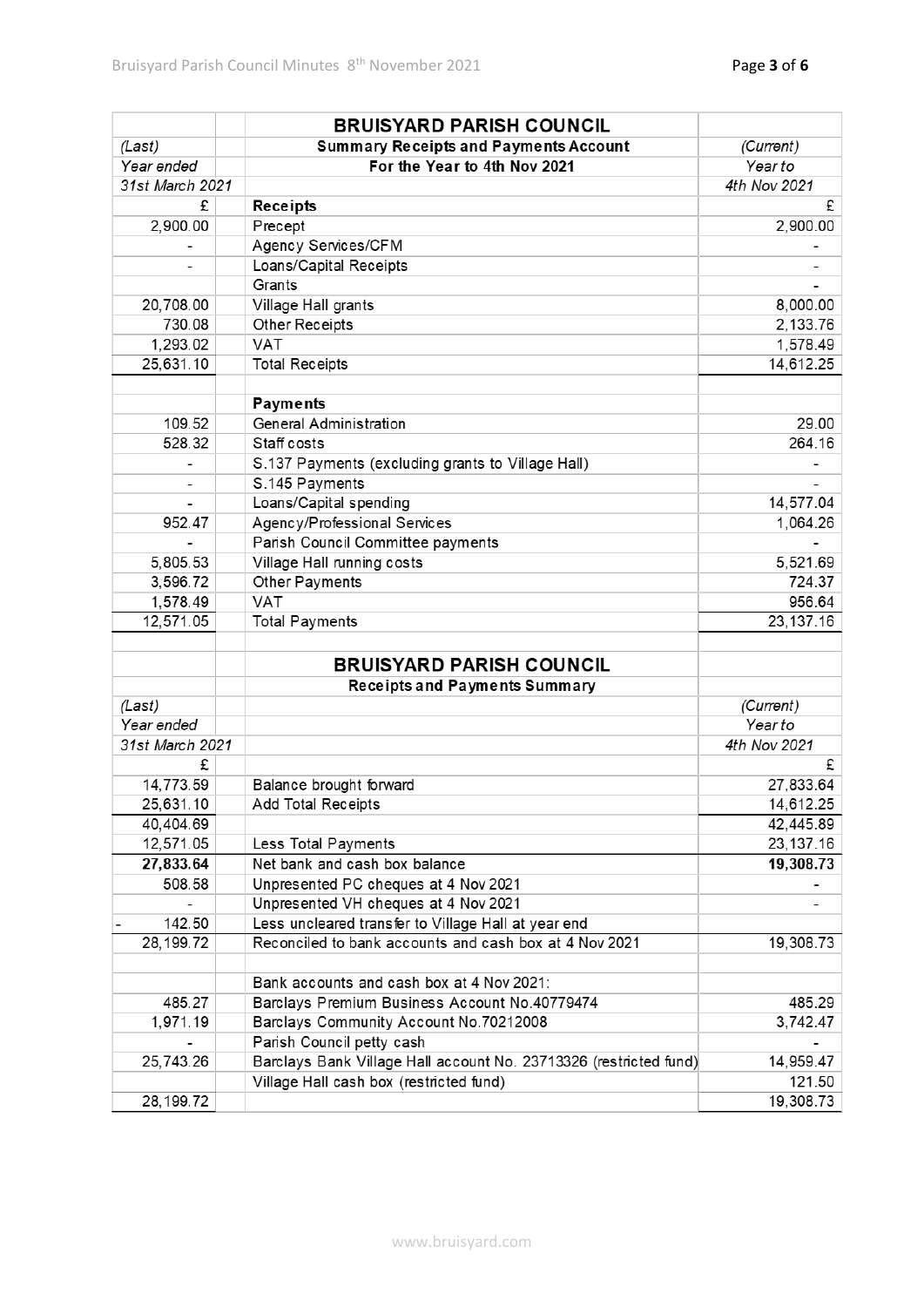# **Bank reconciliation at 4 November 2021**

|                                                 |                              | Balance per bank statements as at 4 Nov 2021 |  |           |           |                                                                                                   |  |
|-------------------------------------------------|------------------------------|----------------------------------------------|--|-----------|-----------|---------------------------------------------------------------------------------------------------|--|
|                                                 |                              |                                              |  |           |           |                                                                                                   |  |
| Account                                         |                              |                                              |  | Acct No   | £         | £                                                                                                 |  |
|                                                 |                              | <b>Barclays PC Community Account</b>         |  | 70212008  | 3,742.47  |                                                                                                   |  |
|                                                 |                              | Barclays PC Business Premium Account         |  | 40779474  | 485.29    |                                                                                                   |  |
|                                                 | Barclays VH Current Account  |                                              |  | 23713326  | 14,959.47 |                                                                                                   |  |
|                                                 | Parish Council petty cash    |                                              |  |           |           |                                                                                                   |  |
|                                                 | Village Hall cash box        |                                              |  |           | 121.50    |                                                                                                   |  |
|                                                 |                              |                                              |  |           |           | 19,308.73                                                                                         |  |
|                                                 |                              |                                              |  |           |           |                                                                                                   |  |
|                                                 |                              | Less any un-presented cheques at 4 Nov 2021  |  |           |           |                                                                                                   |  |
|                                                 | Total Parish Council cheques |                                              |  |           |           |                                                                                                   |  |
| Total Village Hall cheques                      |                              |                                              |  |           |           |                                                                                                   |  |
|                                                 |                              |                                              |  |           |           |                                                                                                   |  |
|                                                 |                              |                                              |  |           |           |                                                                                                   |  |
|                                                 |                              |                                              |  |           |           |                                                                                                   |  |
| Net bank and cash box balances as at 4 Nov 2021 |                              |                                              |  |           | 19,308.73 |                                                                                                   |  |
|                                                 |                              |                                              |  |           |           |                                                                                                   |  |
|                                                 |                              |                                              |  |           |           | The net balances reconcile to the Receipts and Payments account for the year to date, as follows: |  |
|                                                 |                              |                                              |  |           |           |                                                                                                   |  |
| Total funds at start of year                    |                              |                                              |  | 27,833.64 |           |                                                                                                   |  |
| Add: Receipts in the year                       |                              |                                              |  | 14,612.25 |           |                                                                                                   |  |
| Less: Payments in the year                      |                              |                                              |  | 23,137.16 |           |                                                                                                   |  |
|                                                 |                              |                                              |  |           |           | 19,308.73                                                                                         |  |

# **Parish Council (excluding Village Hall) receipts and payments 10 Sept 2021 to 4 Nov 2021**

| Receipts   |                                 |                     |             |        |
|------------|---------------------------------|---------------------|-------------|--------|
| 05/10/2021 | <b>Bruisvard Village Hall</b>   | Transfer from VH    | <b>BACS</b> | 406.72 |
| Payments   |                                 |                     |             |        |
| 11/09/2021 | <b>PKF Littlejohn LLP</b>       | <b>Agency Srvcs</b> | Online BACS | 240.00 |
| 11/09/2021 | Off-Road Rover                  | Other payments      | Online BACS | 12.00  |
| 11/09/2021 | Kindlewood                      | Other payments      | Online BACS | 69.60  |
| 22/09/2021 | <b>Business Services at CAS</b> | <b>Agency Srvcs</b> | Online BACS | 666.72 |
| 05/10/2021 | Maureen Philpot                 | Staff costs         | Online BACS | 132.08 |
|            |                                 |                     |             |        |

#### Invoices to be paid online by BACS

| <b>Nov</b> | Kindlewood             | Other payments | Online BACS | 48.00 |
|------------|------------------------|----------------|-------------|-------|
| <b>Nov</b> | Salc                   | Agency Srvcs   | Online BACS | 22.80 |
| Nov        | <b>Freddie Roberts</b> | Transfer to VH | Online BACS | 70.00 |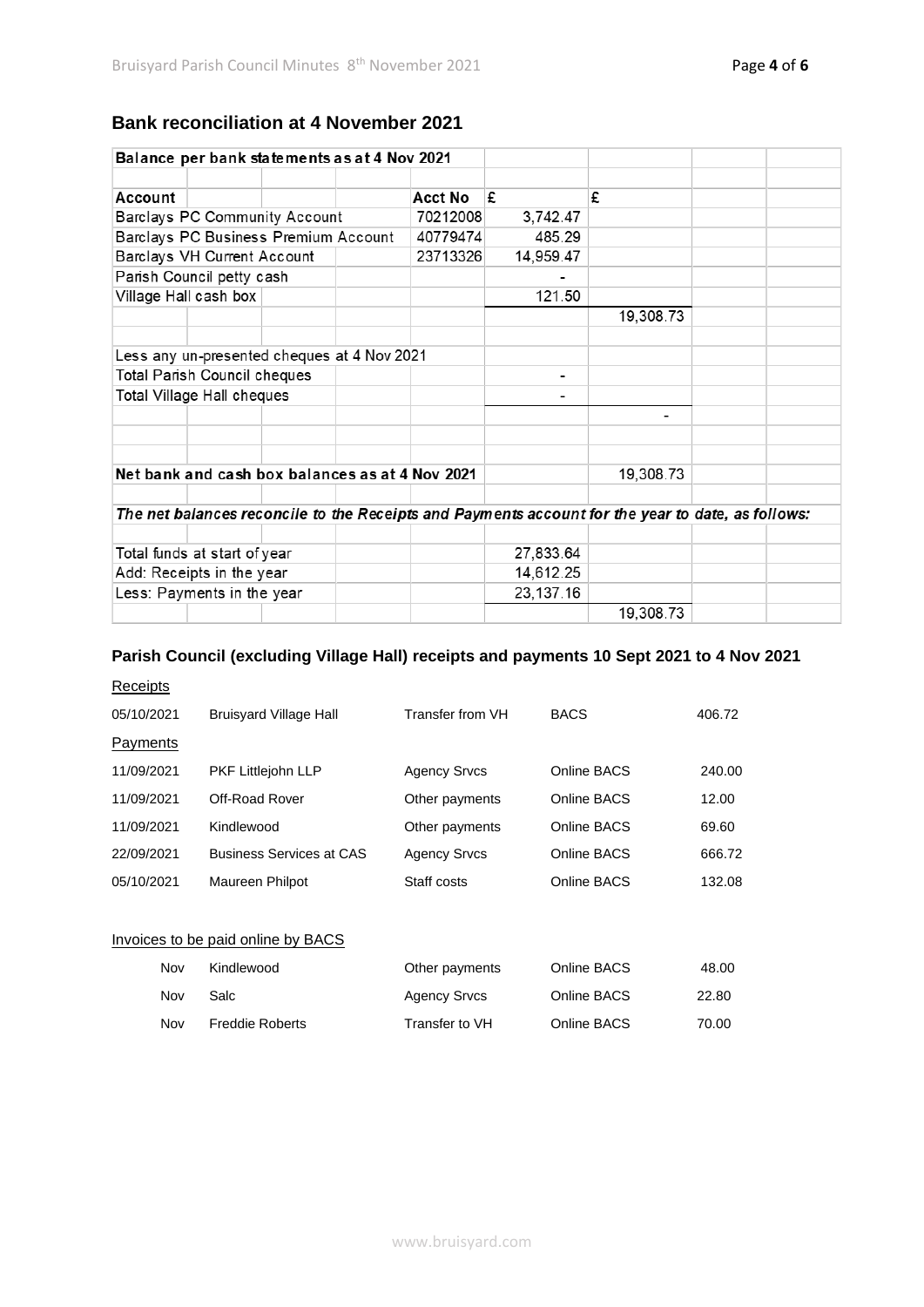#### **Bruisyard Parish Council Precept - Budget vs Expenditure 2021-22 (to 4 November 2021)**



Actual spend to date vs annual budget by category

#### Cumulative actual spend to date vs budget